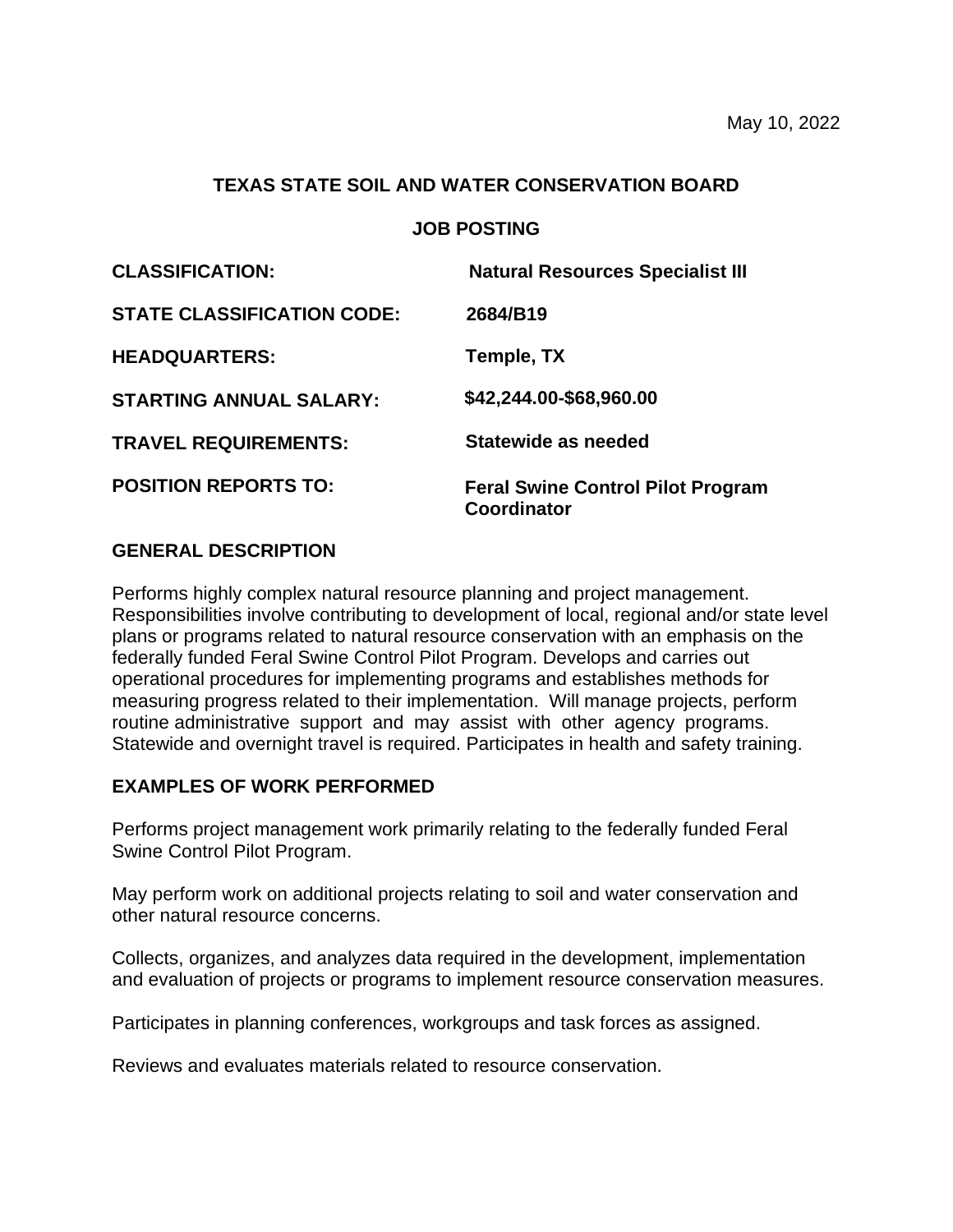Consults and communicates with other departments, agencies, soil and water conservation districts and other groups in furthering interest and/or action regarding projects and programs related to resource conservation.

May conduct field evaluations of resource conservation projects or programs.

Assists in developing procedures for implementing resource conservation projects and programs.

Provides administrative assistance to agency programs.

Prepares and presents presentations.

Tracks deliverables, maintains files, develops form letters, and generates reports.

Performs other duties as assigned.

# **EXPERIENCE AND EDUCATION**

Experience in planning and compiling and analyzing data and information. Graduation from an accredited four-year college or university with major course work in agriculture, watershed management, environmental science, natural resource conservation, water resources or a related field is generally preferred. Experience and education may be substituted for one another.

# **KNOWLEDGE, SKILLS, AND ABILITIES**

Knowledge of conservation planning; government organization and administration; formulation, coordination, and implementation methodologies; and the agency's mission and interrelation with other departments. Ability to evaluate planning material prepared by consultants and other departments. Skills in the use of electronic data and wordprocessing equipment and software such as Microsoft Windows and Microsoft Office. Proficiency in Microsoft Word, Access, Excel, PowerPoint and Adobe Acrobat Pro are required.

Ability to communicate with others in order to provide information, advice, and guidance to technical and program officials and provide/obtain information from agency employees, state and local planning commissions, and other organizations on a variety of controversial or complex issues. Good written and oral skills are required. Knowledge of the Clean Water Act, Texas Total Maximum Daily Load Program, quality assurance procedures, and the Natural Resources Conservation Service (NRCS) Field Office Technical Guide is preferred.

Incumbent must be able to accomplish light lifting (15-44 lbs.) safely and participate in sustained moderate physical activities with full range of motion. Must have the ability to